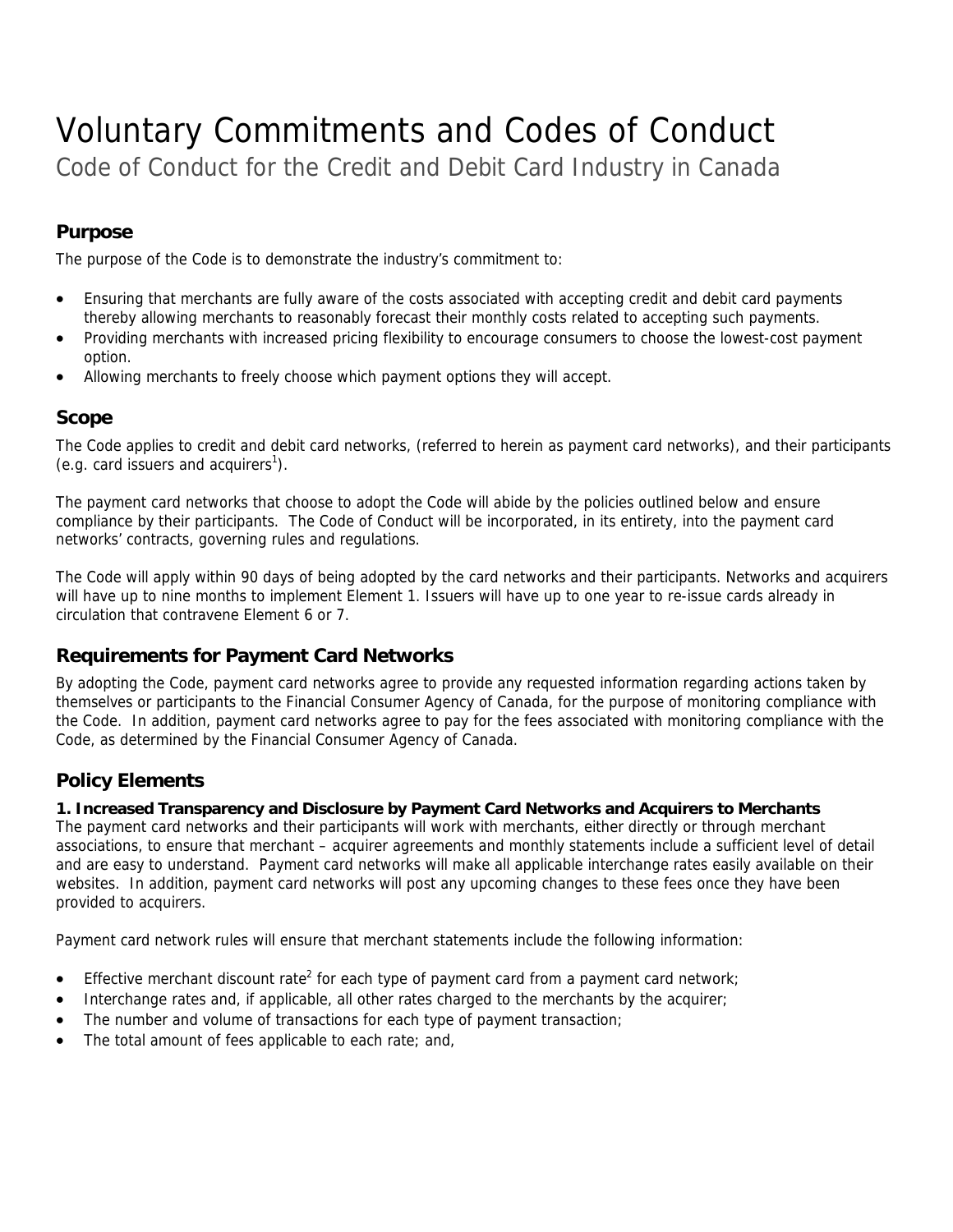Details of each fee and to which payment card network they relate.

This information must be presented in a manner that is clear, simple and not misleading.

#### **2. Payment card network rules will ensure that merchants will receive a minimum of 90 days notice of any fee increases or the introduction of a new fee related to any credit or debit card transactions. Payment card networks will provide at least 90 days notice to acquirers for rate and / or fee changes and at least 180 days notice for structural changes3 .**

Notification is not required for fee changes made in accordance with pre-determined fee schedules, such as those based on merchant sales volume, provided that the schedules are included in the merchant's contract.

#### **3. Payment card network rules will ensure that following notification of a fee increase or the introduction of a new fee, merchants will be allowed to cancel their contracts without penalty.**

By signing a contract with an acquirer, a merchant will have the right to cost certainty over the course of their contract. As a result, in the event of a fee increase or the introduction of a new fee, merchants will be allowed to opt out of their contracts, without facing any form of penalty, within 90 days of receiving notice of the fee increase or the introduction of a new fee.

Merchants may not cancel their contracts in relation to fee increases made in accordance with pre-determined fee schedules, such as those based on merchant sales volume, provided that the schedules are included in the merchant's contract.

#### **4. Payment card network rules will ensure that merchants who accept credit card payments from a particular network will not be obligated to accept debit card payments from that same payment card network, and vice versa.**

Payment card networks will not require merchants to accept both credit and debit payments from their payment card network. A merchant can choose to accept only credit or debit payments from a network without having to accept both.

#### **5. Payment card network rules will ensure that merchants will be allowed to provide discounts for different methods of payment (e.g. cash, debit card, credit card). Merchants will also be allowed to provide differential discounts among different payment card networks.**

Discounts will be allowed for any payment method. As well, differential discounting will be permitted between payment card networks.

Any discounts must be clearly marked at the point-of-sale.

#### **6. Competing domestic applications from different networks shall not be offered on the same debit card. However, non-competing complementary domestic applications from different networks may exist on the same debit card.**

A debit card may contain multiple applications, such as PIN-based and contactless. A card may not have applications from more than one network to process each type of domestic transaction, such as point-of-sale, Internet, telephone, etc. This limitation does not apply to ABM or international transactions.

#### **7. Payment card networks will ensure that co-badged debit cards are equally branded.**

Payment card network rules shall ensure that the payment networks available on payment cards will be clearly indicated. Payment card networks will not include rules that require that issuers give preferential branding to their brand over others. To ensure equal branding, brand logos must be the same size, located on the same side of the card and both brand logos must be either in colour or black and white.

#### **8. Payment card network rules will ensure that debit and credit card functions shall not co-reside on the same payment card.**

Debit and credit cards have very distinct characteristics, such as providing access to a deposit account or a credit card account. These accounts have specific provisions and fees attached to them. Given the specific features associated with